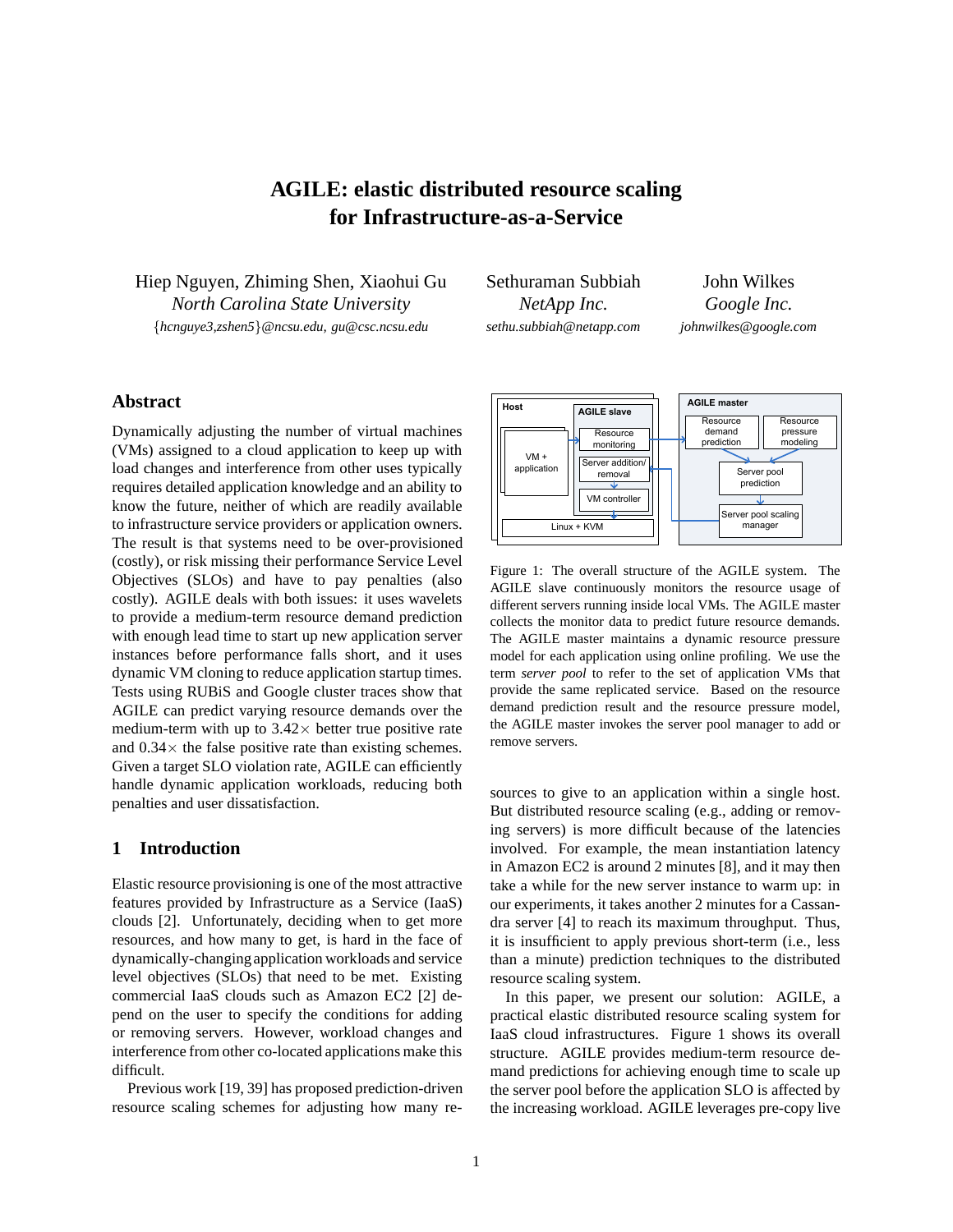cloning to replicate running VMs to achieve immediate performance scale up. In contrast to previous resource demand prediction schemes [19, 18], AGILE can achieve sufficient lead time without sacrificing prediction accuracy or requiring a periodic application workload.

AGILE uses online profiling and polynomial curve fitting to provide a black-box performance model of the application's SLO violation rate for a given resource pressure (i.e., ratio of the total resource demand to the total resource allocation for the server pool). This model is updated dynamically to adapt to environment changes such as workload mix variations, physical hardware changes, or interference from other users. This allows AGILE to derive the proper resource pressure to maintain to meet the application's SLO target.

By combining the medium-term resource demand prediction with the black-box performance model, AGILE can predict whether an application will enter the overload state and how many new servers should be added to avoid this.

#### **Contributions**

We make the following contributions in this paper.

- We present a wavelet-based resource demand prediction algorithm that achieves higher prediction accuracy than previous schemes when looking ahead for up to 2 minutes: the time it takes for AGILE to clone a VM.
- We describe a resource pressure model that can determine the amount of resources required to keep an application's SLO violation rate below a target (e.g., 5%).
- We show how these predictions can be used to clone VMs proactively before overloads occur, and how dynamic memory-copy rates can minimize the cost of cloning while still completing the copy in time.

We have implemented AGILE on top of the KVM virtualization platform [27]. We conducted extensive experiments using the RUBiS multi-tier online auction benchmark, the Cassandra key-value store system, and resource usage traces collected on a Google cluster [20]. Our results show that AGILE's wavelet-based resource demand predictor can achieve up to  $3.42\times$  better true positive rate and  $0.34 \times$  the false positive rate than previous schemes on predicting overload states for real workload patterns. AGILE can efficiently handle changing application workloads while meeting target SLO violation rates. The dynamic copy-rate scheme completes the cloning before the application enters the overload state with minimum disturbance to the running system. AGILE is light-weight: its slave modules impose less than 1% CPU overhead.



Figure 2: Wavelet decomposition of an Apache web server CPU demand under a real web server workload from the ClarkNet web server [24]. The original signal is decomposed into four detailed signals from scale 1 to 4 and one approximation signal using Haar wavelets. At each scale, the dotted line shows the predicted signal for the next future 16 seconds at time  $t = 32$  second.

## **2 AGILE system design**

In this section, we first describe our medium-term resource demand prediction scheme. By "medium-term", we mean up to 2 minutes (i.e., 60 sampling intervals given a 2-second sampling interval). We then introduce our online resource pressure modeling system for mapping SLO requirements to proper resource allocation. Next, we describe the dynamic server pool scaling mechanism using live VM cloning.

# **2.1 Medium-Term Resource demand prediction using Wavelets**

AGILE provides *online* resource demand prediction using a sliding window *D* (e.g.,  $D = 6000$  seconds) of recent resource usage data. AGILE does not require advance application profiling or white-box/greybox application modeling. Instead, it employs *wavelet transforms* [1] to make its medium-term predictions: at each sampling instant *t*, predicting the resource demand over the prediction window of length *W* (e.g.,  $W = 120$ )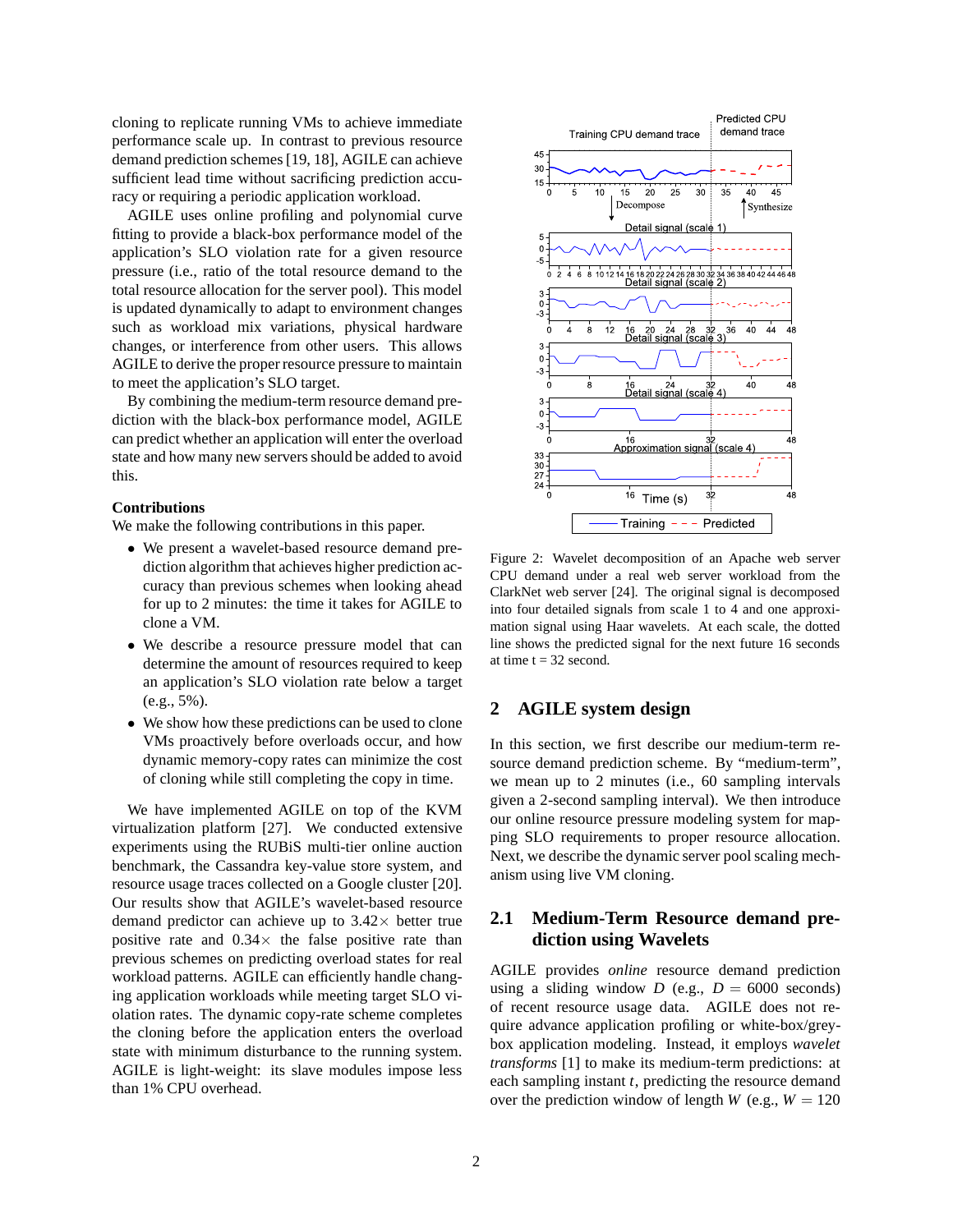seconds). The basic idea is to first decompose the original resource demand time series into a set of wavelet based signals. We then perform predictions for each decomposed signal separately. Finally, we synthesize the future resource demand by adding up all the individual signal predictions. Figure 2 illustrates our waveletbased prediction results for an Apache web server's CPU demand trace.

Wavelet transforms decompose a signal into a set of wavelets at increasing scales. Wavelets at higher scales have larger duration, representing the original signal at coarser granularities. Each scale *i* corresponds to a wavelet duration of  $L_i$  seconds, typically  $L_i = 2^i$ . For example, in Figure 2, each wavelet at scale 1 covers  $2<sup>1</sup>$ seconds while each wavelet at scale 4 covers  $2^4 = 16$ seconds. After removing all the lower scale signals called *detailed signals*from the original signal, we obtain a smoothed version of the original signal called the *approximation signal*. For example, in Figure 2, the original CPU demand signal is decomposed into four detailed signals from scale 1 to 4, and one approximation signal. Then the prediction of the original signal is synthesized by adding up the predictions of these decomposed signals.

Wavelet transforms can use different basis functions such as the Haar and Daubechies wavelets [1]. In contrast, Fourier transforms [6] can only use the sinusoid as the basis function, which only works well for cyclic resource demand traces. Thus, wavelet transforms have advantages over Fourier transforms in analyzing acyclic patterns.

The scale signal *i* is a series of independent nonoverlapping chunks of time, each with duration of  $2^i$ (e.g., the time intervals [0-8), [8-16)). We need to predict  $W/2^i$  values to construct the scale *i* signal in the lookahead window *W* as adding one value will increase the length of the scale  $i$  signal by  $2^i$ .

Since each wavelet in the higher scale signal has a larger duration, we have fewer values to predict for higher scale signals given the same look-ahead window. Thus, it is easier to achieve accurate predictions for higher scale signals as fewer prediction iterations are needed. For example, in Figure 2, suppose the lookahead window is 16 seconds, we only need to predict 1 value for the approximation signal but we need to predict 8 values for the scale 1 detail signal.

Wavelet transforms have two key configuration parameters: 1) the wavelet function to use, and 2) the number of scales. AGILE dynamically configures these two parameters in order to minimize the prediction error. Since the approximation signal has fewer values to predict, we want to maximize the similarity between the approximation signal and the original signal. For each sliding window *D*, AGILE selects the wavelet function



Figure 3: Dynamically derived CPU resource pressure models mapping from the resource pressure level to the SLO violation rate using online profiling for RUBiS web server and database server. The profiling time for constructing one resource pressure model is about 10 to 20 minutes.

that results in the smallest Euclidean distance between the approximation signal and the original signal. Then, AGILE sets the number of values to be predicted for the approximation signal to 1. It does this by choosing the number of scales for the wavelet transforms. Given a look-ahead window*W*, let *U* denote the number of scales (e.g., scale of the approximation signal). Then, we have  $W/2^U = 1$ , or  $U = \lfloor log_2(W) \rfloor$ . For example, in Figure 2, the look-ahead window is 16 seconds, so AGILE sets the maximum scale to  $U = \lfloor log_2(16) \rfloor = 4$ .

We can use different prediction algorithms for predicting wavelet values at different scales. In our current prototype, we use a simple Markov model based prediction scheme presented in [19].

#### **2.2 Online resource pressure modeling**

AGILE needs to pick an appropriate resource allocation to meet the application's SLO. One way to do this would be to predict the input workload [21] and infer the future resource usage by constructing a model that can map input workload (e.g., request rate, request type mix) into the resource requirements to meet an SLO. However, this approach often requires significant knowledge of the application, which is often unavailable in IaaS clouds and might be privacy sensitive, and building an accurate workload-to-resource demand model is nontrivial [22].

Instead, AGILE predicts an application's resource usage, and then uses an application-agnostic *resource pressure* model to map the application's SLO violation rate target (e.g., < 5%) into a maximum resource pressure to maintain. Resource pressure is the ratio of resource usage to allocation. Note that it is necessary to allocate a little more resources than predicted in order to accommodate transient workload spikes and leave some headroom for the application to demonstrate a need for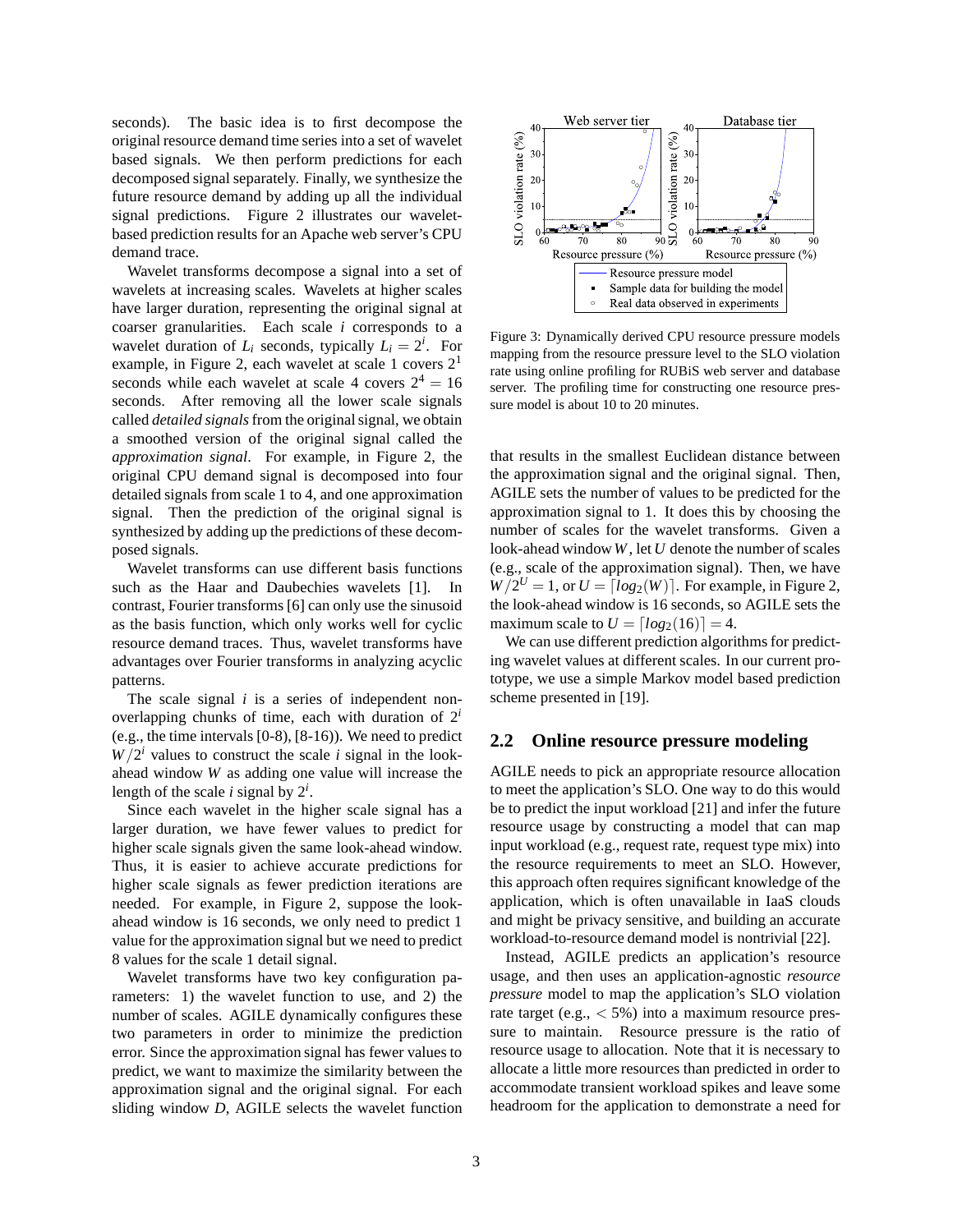more resources [39, 33, 31]. We use online profiling to derive a resource pressure model for each application tier. For example, Figure 3 shows the relationship between CPU resource pressure and the SLO violation rate for the two tiers in RUBiS, and the model that AGILE fits to the data. If the user requires the SLO violation rate to be no more than 5%, the resource pressure of the web server tier should be kept below 78% and the resource pressure of the database tier below 77%.

The resource pressure model is application specific, and may change at runtime due to variations in the workload mix. For example, in RUBiS, a workload with more write requests may require more CPU than the workload with more browse requests. To deal with both issues, AGILE generates the model dynamically at runtime with an application-agnostic scheme that uses online profiling and curve fitting.

The first step in building a new mapping function is to collect a few pairs of resource pressure and SLO violation rates by adjusting the application's resource allocation (and hence resource pressure) using the Linux cgroups interface. If the application consists of multiple tiers, the profiling is performed tier by tier; when one tier is being profiled, the other tiers are allocated sufficient resources to make sure that they are not bottlenecks. If the application's SLO is affected by multiple types of resources (e.g., CPU, memory), we profile each type of resource separately while allocating sufficient amounts of all the other resource types. We average the resource pressures of all the servers in the profiled tier and pair the mean resource pressure with the SLO violation rate collected during a profiling interval (e.g., 1 minute).

AGILE fits the profiling data against a set of polynomials with different orders (from 2 to 16 in our experiment) and selects the best fitting curve using the leastsquare error. We set the maximum order to 16 to avoid overfitting. At runtime, AGILE continuously monitors the current resource pressure and SLO violation rate, and updates the resource pressure model with the new data. If the mapping function changes significantly (e.g., due to variations in the workload mix), and the approximation error exceeds a pre-defined threshold (e.g., 5%), AGILE replaces the current model with a new one. Since we need to adjust the resource allocation gradually and wait for the application to become stable to get a good model, it takes about 10 to 20 minutes for AGILE to derive a new resource pressure model from scratch using the online profiling scheme. To avoid frequent model retraining, AGILE maintains a set of models and dynamically selects the best model for the current workload. This is useful for applications that have distinct phases of operation. A new model is built and added only if the approximation errors of all current models exceed the threshold.



Figure 4: Performance of a new Cassandra server using different server instantiation mechanisms in KVM. All measurements start at the time of receiving a new server cloning request. We expect post-copy live cloning would behave similar to cold cloning.

#### **2.3 Dynamic server pool scaling**

Our technique for scaling up the server pool when overload is predicted distinguishes itself from previous work [28, 8] in terms of agility: servers can be dynamically added with little interference, provide near immediate performance scale-up, and low bandwidth cost using adaptive copy rate configuration.

There are multiple approaches to instantiate a new application server:

- 1. *Boot from scratch*: create a new VM and start the OS and application from the beginning.
- 2. *Cold cloning*: create a snapshot of the application VM beforehand and then instantiate a new server using the snapshot.
- 3. *Post-copy live cloning* [28]: instantiate a new server by cloning one of the currently running VMs, start it immediately after instantiation and use demand paging for memory copy.
- 4. *Pre-copy live cloning*: instantiate a new server from an already running VM. The new server is started after almost all the memory has been copied.

AGILE uses the last of these, augmented with rate control over the data transfer to achieve rapid performance scale-up, minimize interference with the source VMs, and avoid storing and maintaining VM snapshots. Figure 4 shows the throughput of a new Cassandra server [4] using different server instantiation schemes. AGILE allows the new instance to reach its maximum performance immediately, while the others take about 2 minutes to warm up. Note that AGILE triggers the live cloning *before* the application enters the overload state, so its performance is still good during the pre-copy phase, as we will show later.

Our live VM cloning scheme is similar to previous VM/process migration systems [13, 51]. In the pre-copy phase, the dirty memory pages of the source VM are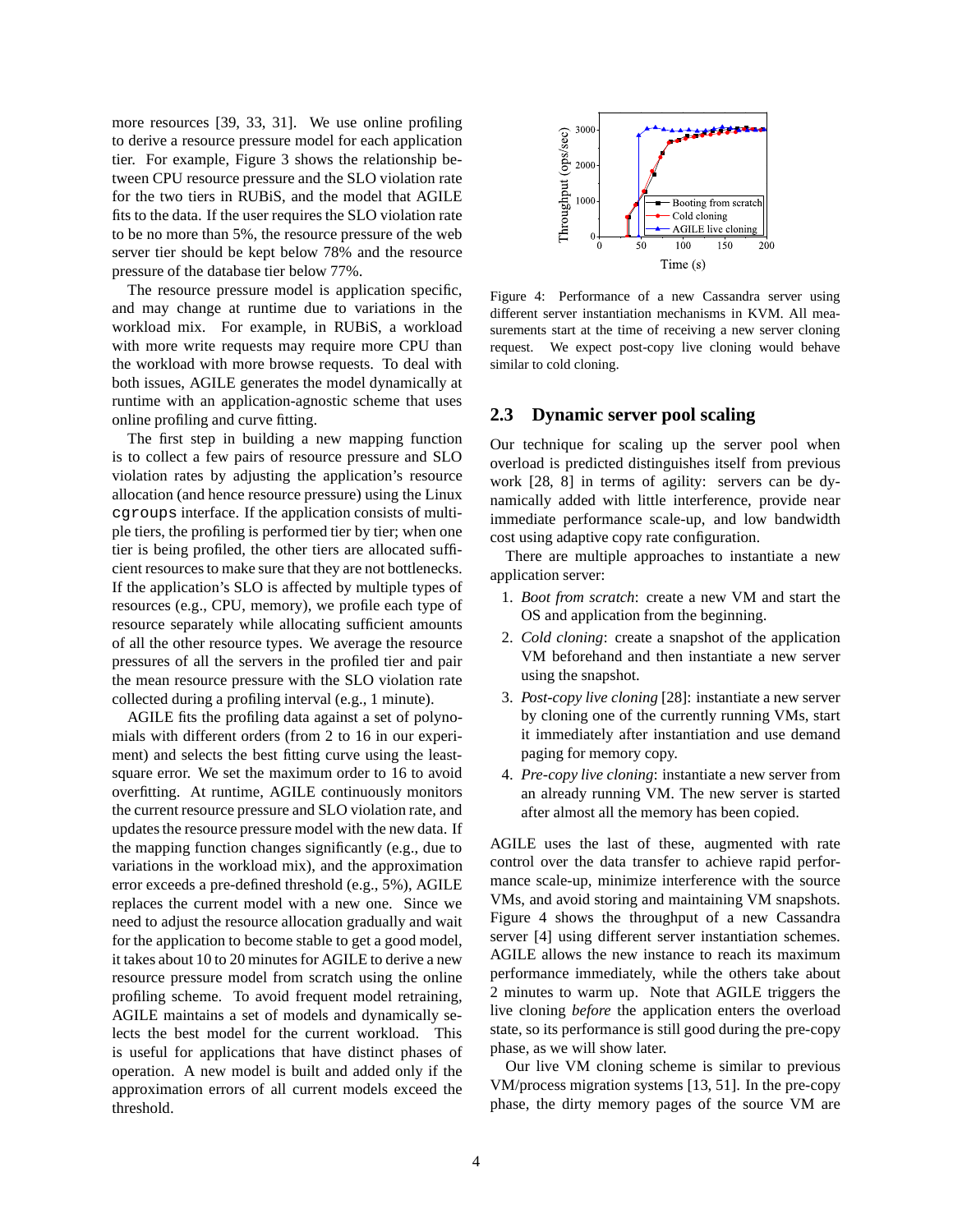copied iteratively in multiple rounds without stopping the source VM. A stop-and-copy phase, where the source VM is paused temporarily, is used for transferring the remaining dirty pages. A typical pause is within 1 second.

AGILE also performs disk cloning to make the new VM independent of the source VM. In IaaS clouds, the VM's disk is typically located on a networked storage device. Because a full disk image is typically large and would take a long time to copy, AGILE performs *incremental disk cloning* using QEMU Copy On Write (QCOW). When we pause the source VM to perform the final round of memory copy, we make the disk image of the source VM a read-only base image, and build two incremental (copy-on-write) images for the source VM and the new VM. We can associate the new incremental image with the source VM on-the-fly without restarting the VM by redirecting the disk image driver at the hypervisor level. This is transparent to the guest OS of the source VM.

Because live VM cloning makes the new VM instance inherit all the state from the source VM, which includes the IP address, the new VM may immediately send out network packets using the same IP address as the source VM, causing duplicate network packets and application errors. To avoid this, AGILE first disconnects the network interface of the new VM, clears the network buffer, and then reconnects the network interface of the new VM with a new IP address.

AGILE introduces two features to live VM cloning.

**Adaptive copy rate configuration.** AGILE uses the minimum copy rate that can finish the cloning before the overload is predicted to start  $(T<sub>o</sub>)$ , and adjusts this dynamically based on how much data needs to be transferred. This uses the minimal network bandwidth, and minimizes impact on the source machine and application.

If the new application server configuration takes  $T_{config}$  seconds, the cloning must finish within  $T_{clone}$  $T_o - T_{config}$ . Intuitively, the total size of transferred memory should equal the original memory size plus the amount of memory that is modified while the cloning is taking place. Suppose the VM is using *M* memory pages, and the desired copy rate is *rpage copy* pages per second. We have:  $r_{page\,copy} \times T_{clone} = M + r_{dirty} \times T_{clone}$ . From this, we have:  $r_{page\,copy} = M/T_{clone} + r_{dirty}$ . To estimate the page-dirty rate, we continuously sample the actual page-dirtying rate and use an exponential moving average of these values as the estimated value. AGILE will also adjust the copy rate if the predicted overload time *T<sup>o</sup>* changes.

**Event-driven application auto-configuration.** AG-ILE allows VMs to subscribe to critical events that occur during the live cloning process to achieve autoconfiguration. For example, the new VM can subscribe to the *NetworkConfigured* event so that it can configure itself to use its new IP address. The source VM can subscribe to the *Stopping* event that is triggered when the cloning enters the stop-and-copy phase, so that it can notify a front-end load balancer to buffer some user requests (e.g., write requests). Each VM image is associated with an XML configuration file specifying what to invoke on each cloning event.

**Minimizing unhelpful cloning.** Since live cloning takes resources, we want to avoid triggering unnecessary cloning on transient workload spikes: AGILE will only trigger cloning if the overload is predicted more than *k* (e.g. *k*=3) consecutive times. Similarly, AGILE cancels cloning if the overload is predicted to be gone more than *k* consecutive times. Furthermore, if the overload state will end before the new VM becomes ready, we should not trigger cloning.

To do this, AGILE checks whether an overload condition will appear in the look ahead window  $[t, t + W]$ . We want to ignore those transient overload states that will be gone before the cloning can be completed. Let  $T_{RML}$  < *W* denote the required minimum lead time that AGILE's predictor needs to raise an alert in advance for the cloning to complete before the system enters the overload state. AGILE will ignore those overload alarms that only appear in the window  $[t, t + T_{RML}]$  but disappear in the window  $[t + T_{RML}, t + W]$ . Furthermore, cloning is triggered only if the overload state is predicted to last for at least *Q* seconds in the window  $[t + T_{RML}, t + W]$  $(0 < Q \leq W - T_{RML})$ .

The least-loaded server in the pool is used as the source VM to be cloned. AGILE also supports concurrent cloning where it creates multiple new servers at the same time. Different source servers are used to avoid overloading any one of them.

Online prediction algorithms can raise false alarms. To address this issue, AGILE continuously checks whether previously predicted overload states still exist. Intuitively, as the system approaches the start of the overload state, the prediction should become more accurate. If the overload state is no longer predicted to occur, the cloning operation will be canceled; if this can be done during the pre-copy phase, it won't affect the application or the source VM.

#### **3 Experimental evaluation**

We implemented AGILE on top of the KVM virtualization platform, in which each VM runs as a KVM process. This lets AGILE monitor the VM's resource usage through the Linux /proc interface. AGILE periodically samples system-level metrics such as CPU consumption, memory allocation, network traffic, and disk I/O statistics. To implement pre-copy live cloning,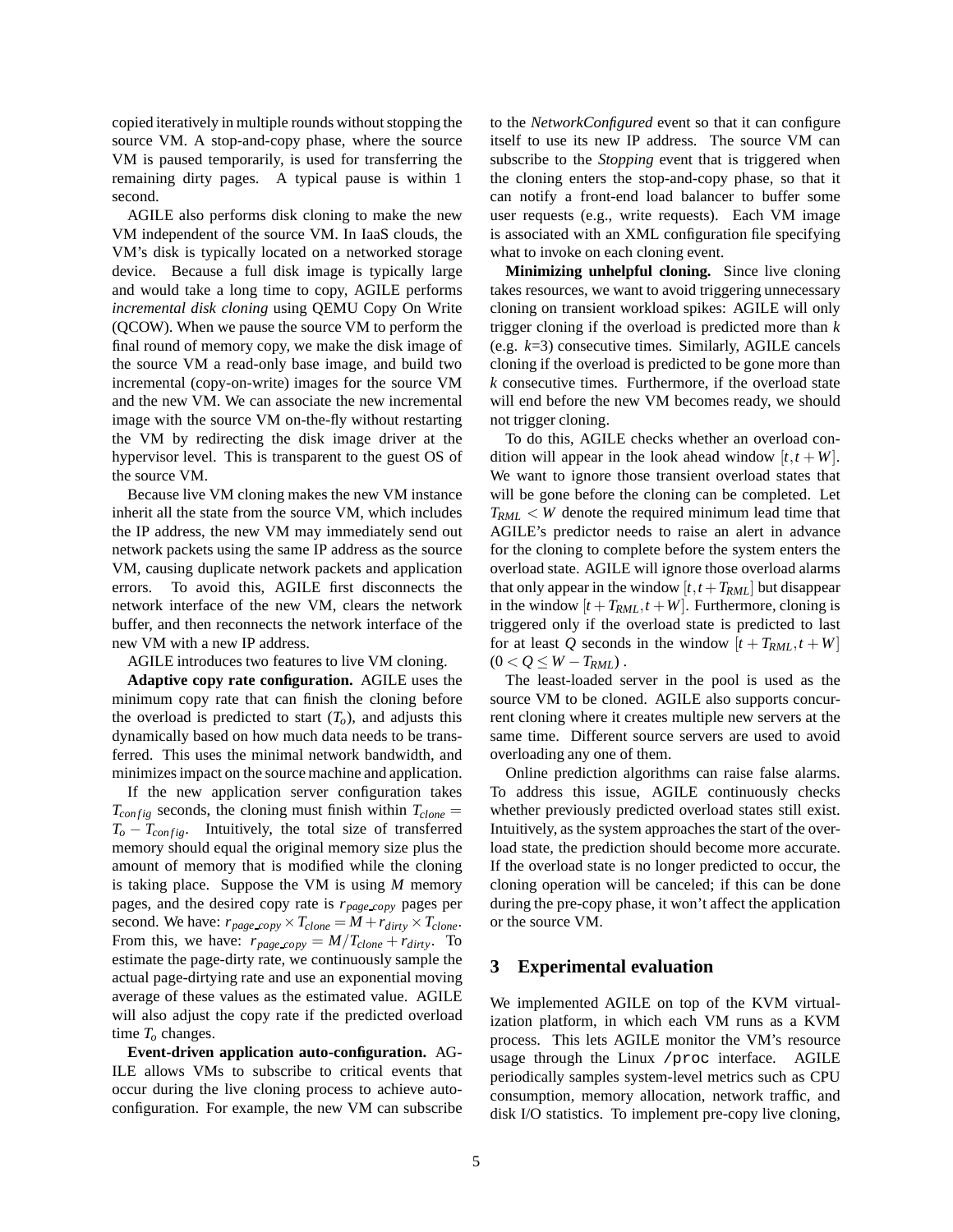we modified KVM to add a new KVM hypervisor module and an interface in the KVM monitor that supports starting, stopping a clone, and adjusting the memory copy rate. AGILE controls the resources allocated to application VMs through the Linux cgroups interface.

We evaluated our KVM implementation of AGILE using the RUBiS online auction benchmark (PHP version) [38] and the Apache Cassandra key-value store 0.6.13 [4]. We also tested our prediction algorithm using Google cluster data [20]. This section describes our experiments and results.

## **3.1 Experiment methodology**

Our experiments were conducted on a cloud testbed in our lab with 10 nodes. Each cloud node has a quadcore Xeon 2.53GHz processor, 8GiB memory and 1Gbps network bandwidth, and runs 64 bit CentOS 6.2 with KVM 0.12.1.2. Each guest VM runs 64 bit CentOS 5.2 with one virtual CPU core and 2GiB memory. This setup is enough to host our test benchmarks at their maximum workload.

Our experiments on RUBiS focus on the CPU resource, as that appears to be the bottleneck in our setup since all the RUBiS components have low memory consumption. To evaluate AGILE under workloads with realistic time variations, we used one day of perminute workload intensity observed in 4 different real world web traces [24] to modulate the request rate of the RUBiS benchmark: (1) World Cup 98 web server trace starting at 1998-05-05:00.00; (2) NASA web server trace beginning at 1995-07-01:00.00; (3) EPA web server trace starting at 1995-08-29:23.53; and (4) ClarkNet web server trace beginning at 1995-08-28:00.00. These traces represent realistic load variations over time observed from well-known web sites. The resource usage is collected every 2 seconds. We perform fine-grained sampling for precise resource usage prediction and effective scaling [43]. Although the request rate is changed every minute, the resource usage may still change faster because different types of requests are generated.

At each sampling instant *t*, the resource demand prediction module uses a sliding window of size *D* of recent resource usage (i.e., from  $t - D$  to  $t$ ) and predicts future resource demands in the look-ahead window *W* (i.e., from  $t$  to  $t + W$ ). We repeat each experiment 6 times.

We also tested our prediction algorithm using real system resource usage data collected on a Google cluster [20] to evaluate its accuracy on predicting machine overloads. To do this, we extracted CPU and memory usage traces from 100 machines randomly selected from the Google cluster data. We then aggregate the resource usages of all the tasks running on a given

| <b>Parameter</b>                  | <b>RUBIS</b>     | Google data |
|-----------------------------------|------------------|-------------|
| Input data window $(D)$           | 6000 seconds     | 250 hours   |
| Look-ahead window $(W)$           | 120 seconds      | 5 hours     |
| Sampling interval $(T_s)$         | 2 seconds        | 5 minutes   |
| Total trace length                | one day          | 29 days     |
| Overload duration threshold $(Q)$ | 20 seconds       | 25 minutes  |
| Response time SLO                 | $100 \text{ ms}$ | NA          |

Table 1: Summary of parameter values used in our experiments.

machine to get the usage for that machine. These traces represent various realistic workload patterns. The sampling interval in the Google cluster is 5 minutes and the trace lasts 29 days.

Table 1 shows the parameter values used in our experiments. We also performed comparisons under different threshold values by varying *D*, *W*, and *Q*, which show similar trends. Note that we used consistently larger *D*, *W*, and *Q* values for the Google trace data because the sampling interval of the Google data (5 minutes) is significantly larger than what we used in the RUBiS experiments (2 seconds).

To evaluate the accuracy of our wavelet-based prediction scheme, we compare it against the best alternatives we could find: PRESS [19] and autoregression [9]. These have been shown to achieve higher accuracy and lower overheads than other alternatives. We calculate the overload-prediction accuracy as follows. The predictor is deemed to raise a valid overload alarm if the overload state (e.g., when the resource pressure is bigger than the overload threshold) is predicted earlier than the required minimum lead time (*TRML*). Otherwise, we call the prediction a false negative. Note that we only consider those overload states that last at least *Q* seconds (Section 2.3). Moreover, we require that the prediction model accurately estimates when the overload will start, so we compare the predicted alarm time with the true overload start time to calculate a *prediction time error*. If the absolute prediction time error is small (i.e.,  $\leq 3 \cdot T_s$ ), we say the predictor raises a correct alarm. Otherwise, we say the predictor raises a false alarm.

We use the standard metrics, *true positive rate*  $(A_T)$ and *false positive rate*  $(A_F)$ , given in equation 1. *P*true, *P*false, *N*true, and *N*false denote the number of true positives, false positives, true negatives, and false negatives, respectively.

$$
A_T = \frac{P_{true}}{P_{true} + N_{false}}, \ A_F = \frac{P_{false}}{P_{false} + N_{true}} \tag{1}
$$

A service provider can either rely on the application itself or an external tool [5] to tell whether the application SLO is being violated. In our experiments, we adopted the latter approach. With the RUBiS benchmark, the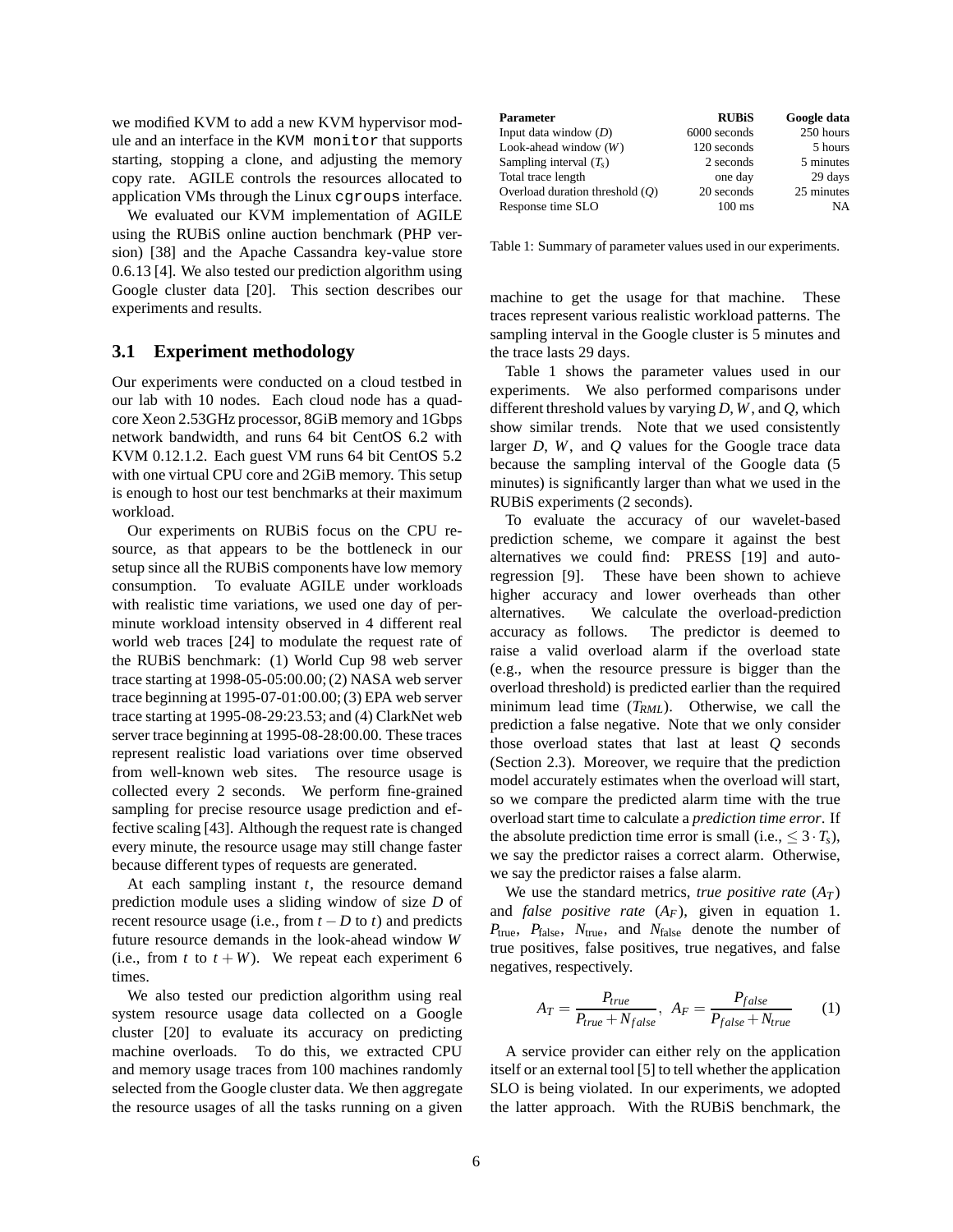

Figure 5: CPU demand prediction accuracy comparison for RUBiS web server driven by one-day request traces of different real web servers with *TRML* = 60 and 100 seconds.

workload generator tracks the response time of the HTTP requests it makes. The SLO violation rate is the fraction of requests that have response time larger than a predefined SLO threshold. In our experiments, this was 100ms, the 99th percentile of observed response times for a run with no resource constraints. We conduct our RUBiS experiments on both the Apache web server tier and the MySQL database tier.

For comparison, we also implemented a set of alternative resource provisioning schemes:

- *No scaling*: A non-elastic resource provisioning scheme that cannot change the size of the server pool, which is fixed at 1 server as this is sufficient for the average resource demand.
- *Reactive*: This scheme triggers live VM cloning when it observes that the application has become overloaded. It uses a fixed memory-copy rate, and for a fair comparison, we set this to the average copy rate used by AGILE so that both schemes incur a similar network cost for cloning.
- *PRESS*: Instead of using the wavelet-based prediction algorithm, PRESS uses a Markov+FFT resource demand prediction algorithm [19] to predict future overload state and triggers live cloning when an overload state is predicted to occur. PRESS uses the same false alarm filtering



Figure 6: Cumulative distribution function of the prediction time error for the RUBiS web server driven by the ClarkNet workload.

mechanism described in Section 2.3.

• *FixThreshold-65% and -80%*: This scheme triggers live VM cloning if the resource pressure exceeds 65% and 80%. This allows us to evaluate the effects of the resource pressure model.

Note that the *reactive* and *PRESS* schemes use the AGILE same resource pressure model to decide the resource pressure threshold for the target 5% SLO violation rate.

# **3.2 Experimental results**

**Prediction accuracy results.** In this set of experiments, no cloning is performed. Figure 5 shows the overload prediction accuracy comparisons for RUBiS driven by different real workload traces. We test the prediction system with different lead time requirements (*TRML*). The results show that our wavelet prediction scheme is statistically significantly better than the PRESS scheme and the auto-regression scheme (the independent twosample t-test indicates  $p$ -*value*  $\leq$  0.01). Particularly, the wavelet scheme can improve the true positive rate by up to  $3.42\times$  and reduce the false positive rate by up to  $0.41 \times$ . The accuracy of the PRESS and autoregression schemes suffers as the number of iterations increases, errors accumulate, and the correlation between the prediction model and the actual resource demand becomes weaker. This is especially so for ClarkNet, the most dynamic of the four traces.

In the above prediction accuracy figure, we consider the predictor raises a correct alarm if the absolute prediction time error is less than  $\leq 3 \cdot T_s$ . We further compare the distributions of the absolute prediction time error among different schemes. Figure 6 compares the cumulative distribution functions of the absolute prediction time error among different schemes. We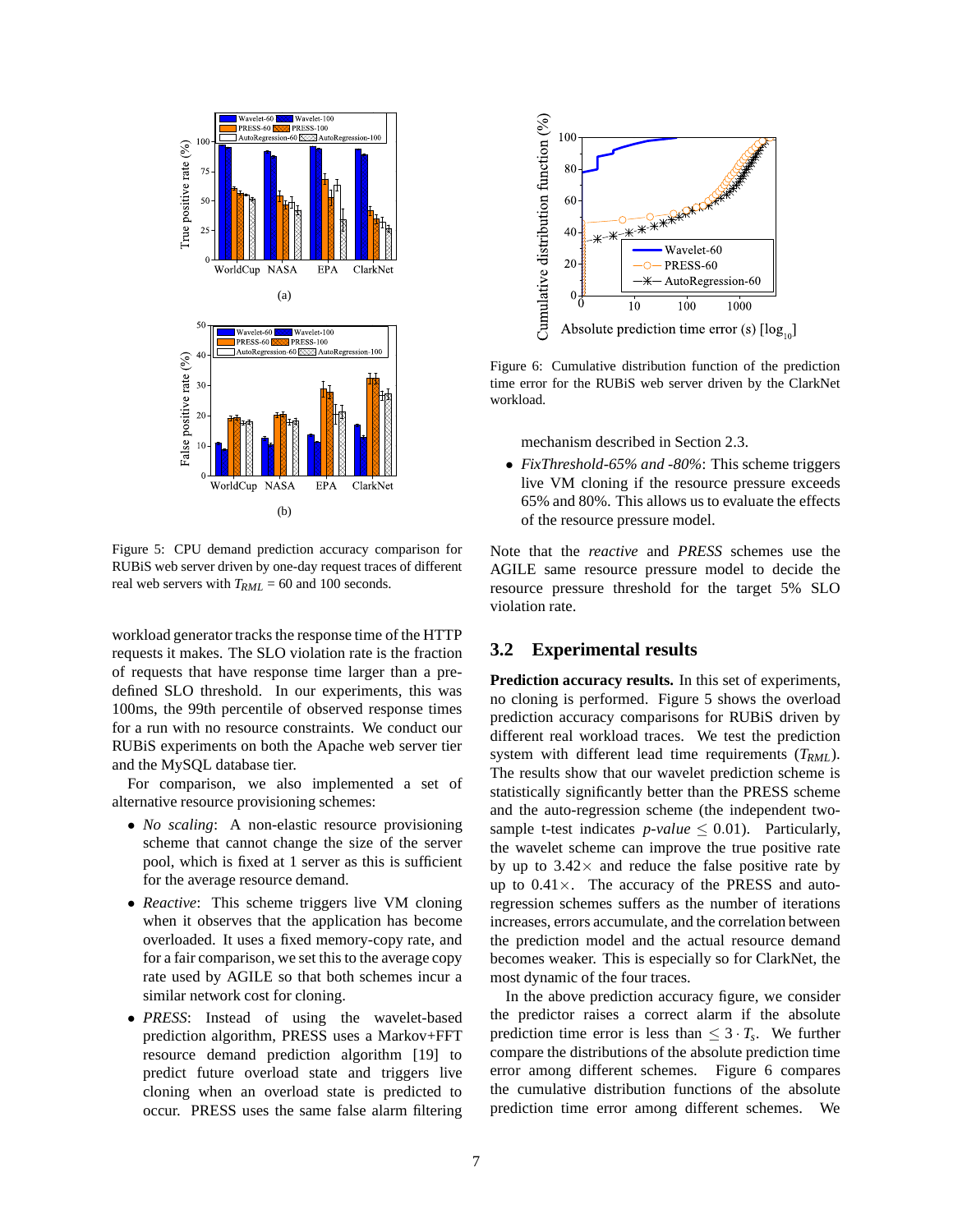



Figure 7: Prediction accuracy for 100 Google cluster CPU traces with  $T_{RML}$  = 100 and 150 minutes. The bottom and top of the box represent 25th and 75th percentile values, the ends of the whiskers represent 10th and 90th percentile values.

Figure 8: Prediction accuracy comparison for 100 Google cluster memory traces.

observe that AGILE achieves much lower prediction time error (78% alarms have 0 absolute prediction time error) than auto-regression (34% alarms have 0 absolute prediction time error) and PRESS (46% alarms have 0 absolute prediction time error). Other traces show similar trend, which are omitted due to space limitation.

Figure 7 and Figure 8 show the prediction accuracy for the CPU and memory usage traces on 100 machines in a Google cluster. The overload threshold is set to the 70th percentile of all values in each trace. We observe that the wavelet scheme again consistently outperforms the PRESS scheme and the auto-regression scheme with up to  $2.1 \times$  better true positive rate and  $0.34 \times$  the false positive rate.

**Overload handling results.** Next, we evaluate how well AGILE handles overload using dynamic server pool scaling. The experiment covers 7000 seconds of a RUBiS run driven by the ClarkNet web server trace. The first 6000 seconds are used for training and no cloning is performed. The overload state starts at about  $t = 6500s$ . When examining the effects of scaling on different tiers in RUBiS, we limit the scaling to one tier and allocate sufficient resources to the other tier. We repeat each experiment 3 times.

Figure 9 shows the overall results of different schemes.

Overall SLO violation *rate* denotes the percentage of requests that have response times larger than the SLO violation threshold (e.g., 100ms) during the experiment run. SLO violation *time* is the total time in which SLO violation rate (collected every 5 seconds) exceeds the target (e.g., 5%). We observe that AGILE consistently achieves the lowest SLO violation rate and shortest SLO violation time. Under the *no scaling* scheme, the application suffers from high SLO violation rate and long SLO violation time in both the web server tier and the database tier scaling experiments. The *reactive* scheme mitigates this by triggering live cloning to create a new server after the overload condition is detected, but since the application is already overloaded when the scaling is triggered, the application still experiences a high SLO violation rate for a significant time. The *FixThreshold-80%* scheme triggers the scaling too late, especially in the database experiment and thus does not show any noticeable improvement compared to without scaling. Using a lower threshold, *FixThreshold-65%* improves the SLO violation rate but at a higher resource cost: resource pressure is maintained at 65% while AGILE maintains the resource pressure at 75%. In contrast, AGILE predicts the overload state in advance, and successfully completes live cloning before the application enters the overload state. With more accurate predictions, AGILE also outperforms PRESS by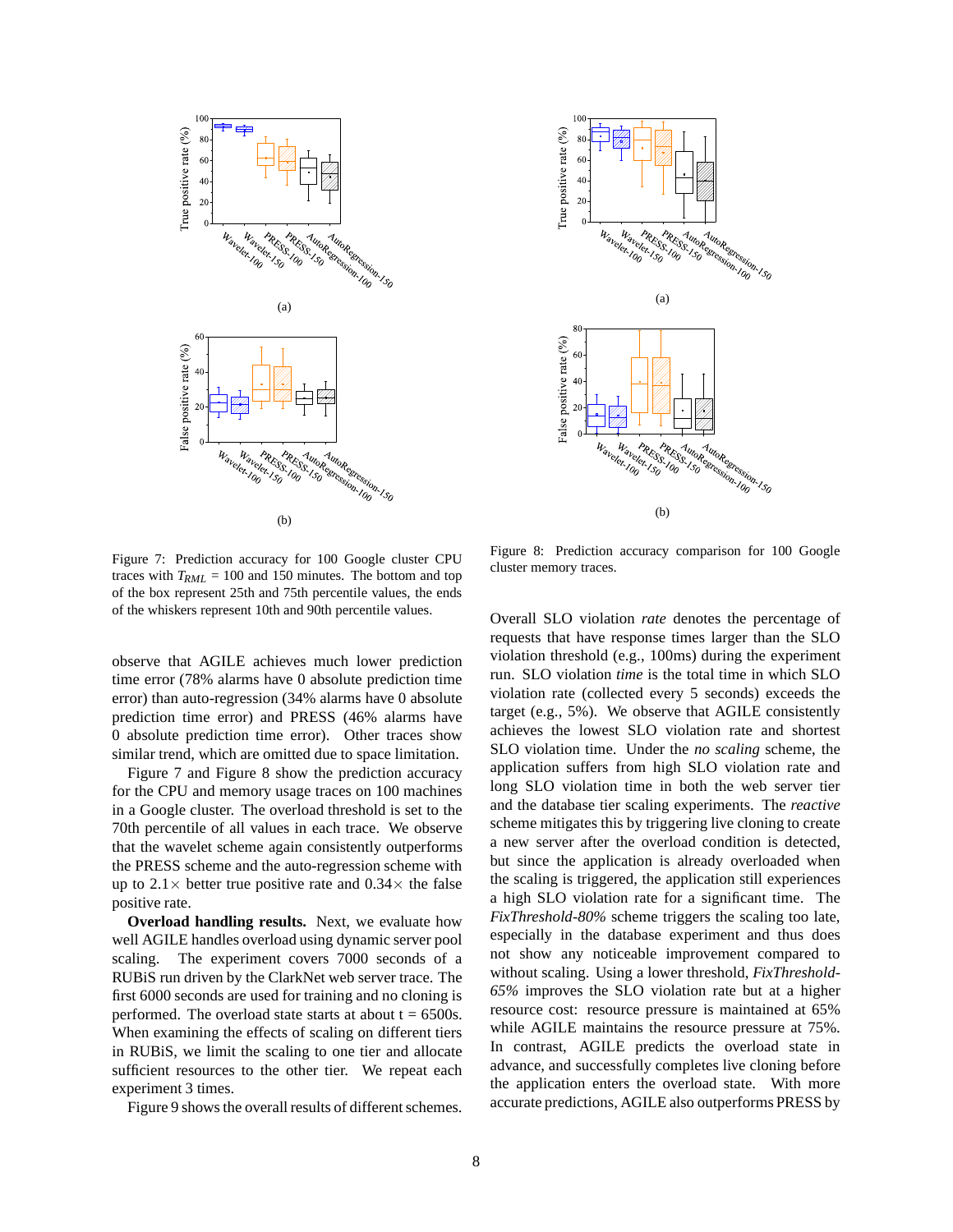

Figure 9: SLO violation rates and times for the two RUBiS tiers under a workload following the ClarkNet trace.

| <b>Application</b>     | In use              | Copied               | Ratio       |
|------------------------|---------------------|----------------------|-------------|
| <b>RUBIS Webserver</b> | 530MiB              | 690MiB               | $1.3\times$ |
| <b>RUBiS Database</b>  | $1092M$ iB          | 1331MiB              | $1.2\times$ |
| Cassandra              | 671M <sub>i</sub> B | 1001M <sub>i</sub> B | $1.5\times$ |

Table 2: Amount of memory moved during cloning for different applications.

predicting the overload sooner.

Figure 10 shows detailed performance measurements for the web server tier during the above experiment. We sample the average response time every second and plot the cumulative distribution functions for the whole run and during cloning. From Figure  $10(a)$ , we can see that the response time for most requests meets the SLO when using the AGILE system. In contrast, if no scaling is performed, the application suffers from a significant increase in response time. Figure 10(b) shows that all the scaling schemes, except AGILE, cause much worse performance during the cloning process: the application is overloaded and many requests suffer from a large response time until a new server is started. In contrast, using AGILE, the application experiences little response time increase since the application has not yet entered the overload state. Figure 11 shows the equivalent results for the database server and has similar trends.

Figure 12 and Figure 13 show the SLO violation rate timeline of RUBiS application under the ClarkNet workload. Compared to other schemes, AGILE triggers scaling before the system enters the overload state. Under the reactive scheme, the live cloning is executed when the system is already overloaded, which causes a significant impact to the application performance during the cloning time. Although PRESS can predict the overload state in advance, the lead time is not long enough for cloning to finish before the application is overloaded.

**Dynamic copy-rate configuration results.** Table 2 shows the amount of memory moved during cloning for different applications. AGILE moved at most 1.5 times



Figure 10: Scaling up the RUBiS web server tier from 1 server to 2 servers under a dynamic workload following the ClarkNet trace. *(a) Overall CDF* denotes the whole experiment. *(b) During cloning* denotes the period in which the scaling is being executed. AGILE always triggers scaling earlier than other schemes.

the amount of the memory in use at the source VM. We also tested AGILE under different overload pending time deadlines (i.e., target time to finish cloning) and check whether the cloning can finish within the pending time. Figure 14 shows that our dynamic copy-rate setting can accurately control the cloning time under different deadlines.

We measured the time spent in the different stages of the live VM cloning for different applications (Table 3). As expected, pre-copy dominates the cloning time (tens of seconds), while the stop-and-copy time is only 0.1 s, so the downtime of the source VM is negligible.

**Overhead results.** We first present the overhead imposed by our online profiling mechanism. Figure 15 shows the timeline of the average response time during profiling. Figure 16 shows the performance impact of the online profiling on the average response time over the period of 6 hours, in which AGILE performs profiling three times. Overall, the overhead measurements show that AGILE is practical for online system management.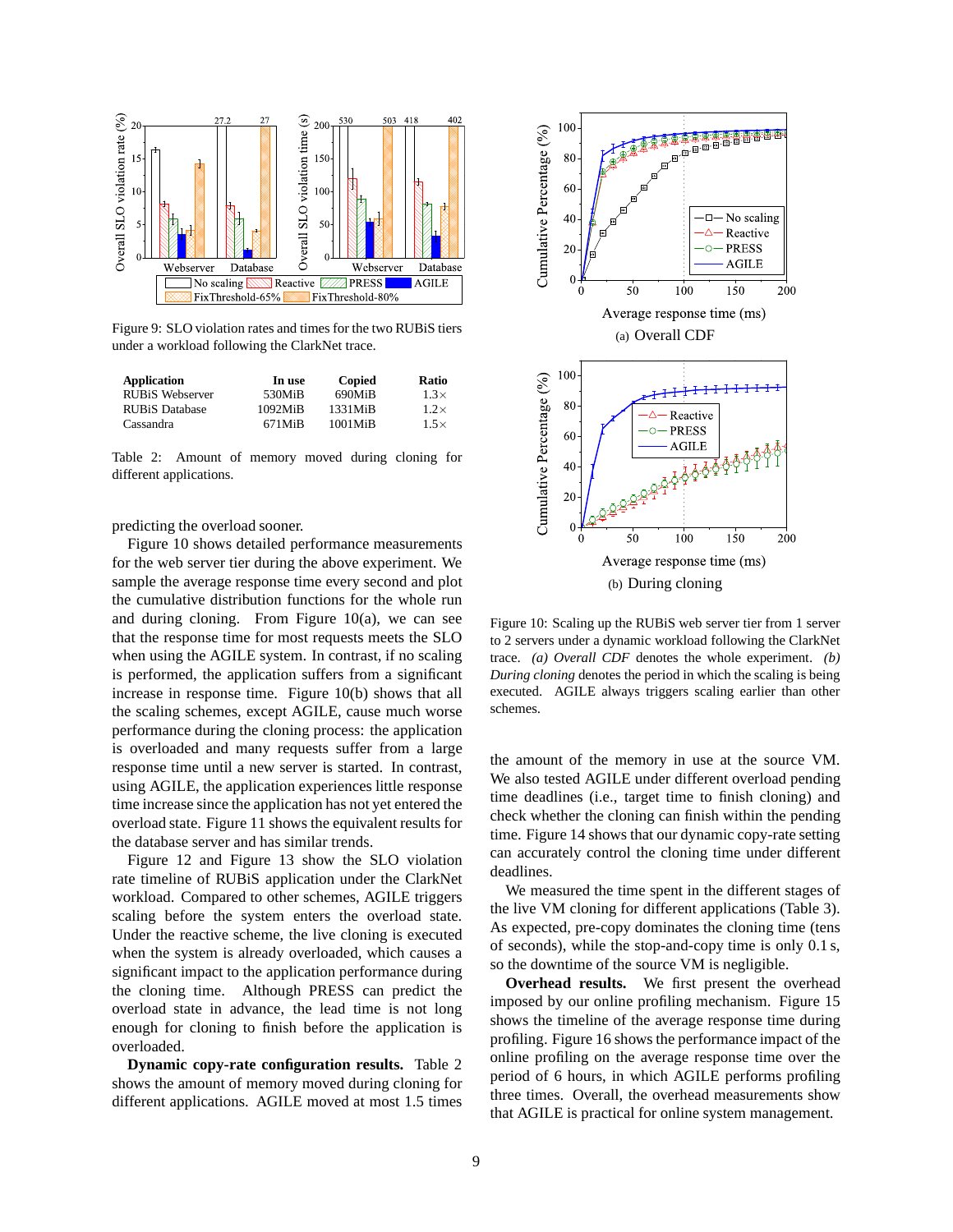

Figure 11: Scaling up the RUBiS database server tier from 1 server to 2 servers under a dynamic workload following the ClarkNet trace. We used 9 web servers to make the database tier become the bottleneck.

| Application            |                | Pre-copy Stop-and-copy Configuration |                  |
|------------------------|----------------|--------------------------------------|------------------|
| <b>RUBiS Webserver</b> | $31.2 + 1.1$ s | $0.10 + 0.01$ s                      | $16.8 \pm 0.6$ s |
| <b>RUBiS Database</b>  | $33.1 + 0.9$ s | $0.10 + 0.01$ s                      | $17.8 + 0.8$ s   |
| Cassandra              | $31.5 + 1.1$ s | $0.10 + 0.01$ s                      | $17.5 \pm 0.9$ s |

Table 3: Time spent in the different stages of live VM cloning.

We also evaluated the overhead of the AGILE system. The AGILE slave process on each cloud node imposes less than 1% CPU overhead. The most computationally intensive component is the prediction module that runs on the master node. Table 4 shows the online training time and prediction time for AGILE, PRESS, and autoregression schemes. AGILE has similar overheads at the master node as does PRESS. The auto-regression scheme is faster, however its accuracy is much worse than AGILE. Clearly, these costs still need to be reduced (e.g., by incremental retraining mechanisms and decentralized masters), and we hope to work on this in the future.



Figure 12: SLO violation timeline for web server tier experiment under the ClarkNet workload. The number in the bracket indicates the SLO violation time in seconds.



Figure 13: SLO violation timeline for database tier experiment under the ClarkNet workload.

# **4 Related Work**

AGILE is built on top of previous work on resource demand prediction, performance modeling, and VM cloning. Most previous work on server pool scaling (e.g., [29, 17]) adopts a *reactive* approach while AGILE provides a *prediction-driven* solution that allows the system to start new instances before SLO violation occurs.

Previous work has proposed white-box or grey-box approaches to addressing the problem of cluster sizing. Elastisizer [22] combines job profiling, black-box and white-box models, and simulation to compute an optimal cluster size for a specific MapReduce job. Verma et al. [47] proposed a MapReduce resource sizing framework that profiles the application on a smaller data set and applies linear regression scaling rules to generate a set of resource provisioning plans. The SCADS director framework [44] used a model-predictive control (MPC) framework to make cluster sizing decisions based on the current workload state, current data layout, and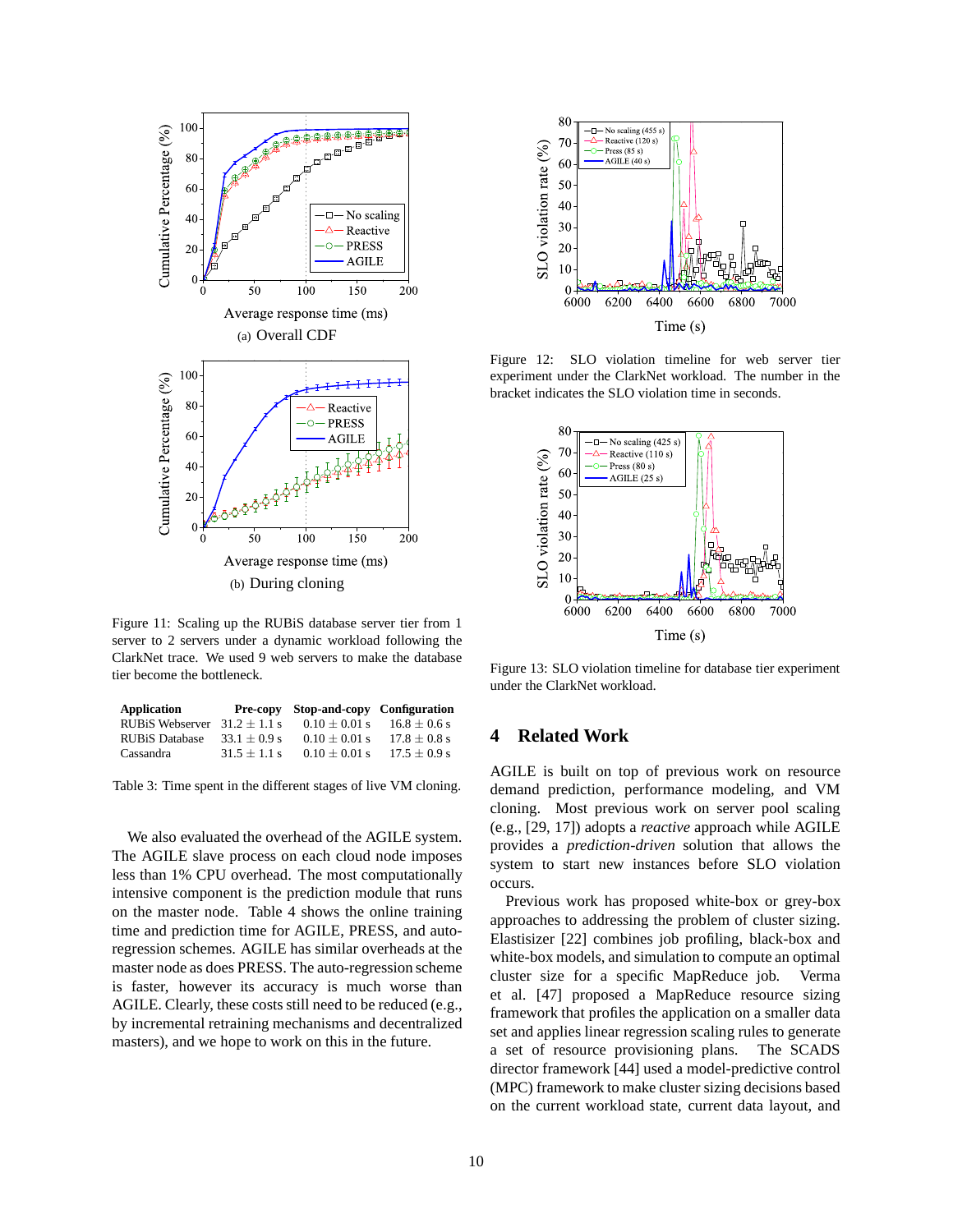

Figure 14: Cloning time achieved against predicted time to overload.

| Scheme          |                          | Training time Prediction time |
|-----------------|--------------------------|-------------------------------|
|                 | $(3000 \text{ samples})$ | $(60$ steps)                  |
| AGILE           | $575 \pm 7$ ms           | $2.2 \pm 0.1$ ms              |
| PRESS           | $595 \pm 6$ ms           | $1.5 \pm 0.1$ ms              |
| Auto-regression | $168 \pm 5$ ms           | $2.2 \pm 0.1$ ms              |

Table 4: Prediction model training time and the prediction time comparison between AGILE, PRESS, and auto-regression schemes. The prediction module runs on the master host.

predicted SLO violation. Huber et al. [23] presented a self-adaptive resource management algorithm which leverages workload prediction and a performance model [7] that predicts application's performance under different configurations and workloads. In contrast, AGILE does not require any prior application knowledge.

Previous work [53, 26, 35, 36, 34, 29] has applied control theory to achieve adaptive resource allocation. Such approaches often have parameters that need to be specified or tuned offline for different applications or workloads. The feedback control system also requires a feedback signal that is stable and well correlated with SLO measurement. Choosing suitable feedback signals for different applications is a non-trivial task [29]. Other projects used statistical learning methods [41, 42, 15, 40] or queueing theory [46, 45, 14] to estimate the impact of different resource allocation policies. Overdriver [48] used offline profiling to learn the memory overload probability of each VM to select different mitigation strategies: using migration for sustained overloads or network memory for transient overloads. Those models need to be built and calibrated in advance. Moreover, the resource allocation system needs to make certain assumptions about the application and the running platform (e.g., input data size, cache size, processor speed), which often is impractical in a virtualized, multitenant IaaS cloud system.

Trace-driven resource demand prediction has been applied to several dynamic resource allocation problems. Rolia et al. [37] described a resource demand prediction scheme that multiplies recent resource usage by a burst factor to provide some headroom. Chandra et al. [11] developed a prediction framework based on



Figure 15: The effect of profiling on average response time for the RUBiS system under the ClarkNet workload.



Figure 16: Profiling overhead for the RUBiS system under the ClarkNet workload. Profiling occurs every two hours.

auto-regression to drive dynamic resource allocation decisions. Gmach et al. [18] used a Fourier transformbased scheme to perform offline extraction of long-term cyclic workload patterns. Andrzejak et al. [3] employed a genetic algorithm and fuzzy logic to address the problem of having little training data. Gandhi et al. [16] combined long-term predictive provisioning using periodic patterns with short-term reactive provisioning to minimize SLO violations and energy consumption. Matsunaga et al. [30] investigated several machine learning techniques for predicting spatio-temporal resource utilization. PRESS [19] developed a hybrid online resource demand prediction model that combines a Markov model and a fast Fourier transform-based technique. Previous prediction schemes either focus on short-term prediction or need to assume cyclic workload patterns. In contrast, AGILE focuses on medium-term prediction and works for arbitrary workload patterns.

VM cloning has been used to support elastic cloud computing. SnowFlock [28] provides a fast VM instantiation scheme using on-demand paging. However, the new instance suffers from an extended performance warmup period while the working set is copied over from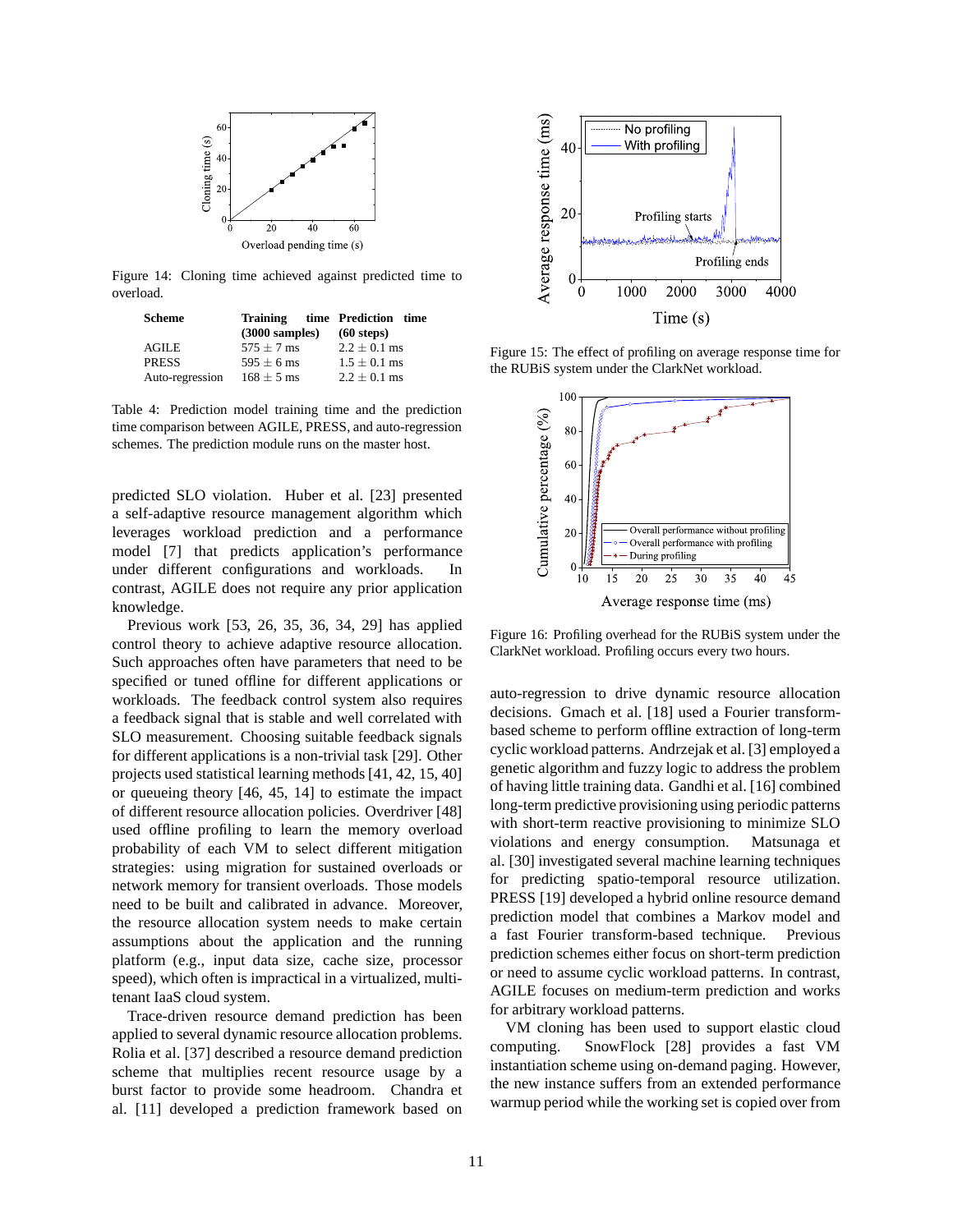the origin. Kaleidoscope [8] uses fractional VM cloning with VM state coloring to prefetch semantically-related regions. Although our current prototype uses full precopy, AGILE could readily work with fractional precopy too: prediction-driven live cloning and dynamic copy rate adjustment can be applied to both cases. Fractional pre-copy could be especially useful if the overload duration is predicted to be short. Dolly [10] proposed a proactive database provisioning scheme that creates a new database instance in advance from a disk image snapshot and replays the transaction log to bring the new instance to the latest state. However, Dolly did not provide any performance predictions, and the new instance created from an image snapshot may need some warmup time. In contrast, the new instance created by AGILE can reach its peak performance immediately after start.

Local resource scaling (e.g., [39]) or live VM migration [13, 50, 49, 25] can also relieve local, perserver application overloads, but distributed resource scaling will be needed if the workload exceeds the maximum capacity of any single server. Although previous work [39, 50] has used overload prediction to proactively trigger local resource scaling or live VM migration, AGILE addresses the specific challenges of using predictions in distributed resource scaling. Compared to local resource scaling and migration, cloning requires longer lead time and is more sensitive to prediction accuracy, since we need to pay the cost of maintaining extra servers. AGILE provides mediumterm predictions to tackle this challenge.

# **5 Future Work**

Although AGILE showed its practicality and efficiency in experiments, there are several limitations which we plan to address in our future work.

AGILE currently derives resource pressure models for just CPU. Our future work will extend the resource pressure model to consider other resources such as memory, network bandwidth, and disk I/O. There are two ways to build a multi-resource model. We can build one resource pressure model for each resource separately or build a single resource pressure model incorporating all of them. We plan to explore both approaches and compare them.

AGILE currently uses resource capping (a Linux cgroups feature) to achieve performance isolation among different VMs [39]. Although we observed that the resource capping scheme works well for common bottleneck resources such as CPU and memory, there may still exist interference among co-located VMs [52]. We need to take such interference into account to build more precise resource pressure models and achieve more accurate overload predictions.

Our resource pressure model profiling can be triggered either periodically or by workload mix changes. To make AGILE more intelligent, we plan to incorporate workload change detection mechanism [32, 12] in AGILE. Upon detecting a workload change, AGILE starts a new profiling phase to build a new resource pressure model for the current workload type.

# **6 Conclusion**

AGILE is an application-agnostic, prediction-driven, distributed resource scaling system for IaaS clouds. It uses wavelets to provide medium-term performance predictions; it provides an automatically-determined model of how an application's performance relates to the resources it has available; and it implements a way of cloning VMs that minimizes application startup time. Together, these allow AGILE to predict performance problems far enough in advance that they can be avoided.

To minimize the impact of cloning a VM, AGILE copies memory at a rate that completes the clone just before the new VM is needed. AGILE performs continuous prediction validation to detect false alarms and cancels unnecessary cloning.

We implemented AGILE on top of the KVM virtualization platform, and conducted experiments under a number of time-varying application loads derived from real-life web workload traces and real resource usage traces. Our results show that AGILE can significantly reduce SLO violations when compared to existing resource scaling schemes. Finally, AGILE is lightweight, which makes it practical for IaaS clouds.

#### **7 Acknowledgement**

This work was sponsored in part by NSF CNS0915567 grant, NSF CNS0915861 grant, NSF CAREER Award CNS1149445, U.S. Army Research Office (ARO) under grant W911NF-10-1-0273, IBM Faculty Awards and Google Research Awards. Any opinions expressed in this paper are those of the authors and do not necessarily reflect the views of NSF, ARO, or U.S. Government.

#### **References**

- [1] N. A. Ali and R. H. Paul. *Multiresolution signal decomposition*. Academic Press, 2000.
- [2] Amazon Elastic Compute Cloud. http://aws.amazon.com/ec2/.
- [3] A. Andrzejak, S. Graupner, and S. Plantikow. Predicting resource demand in dynamic utility computing environments. In *Autonomic and Autonomous Systems*, 2006.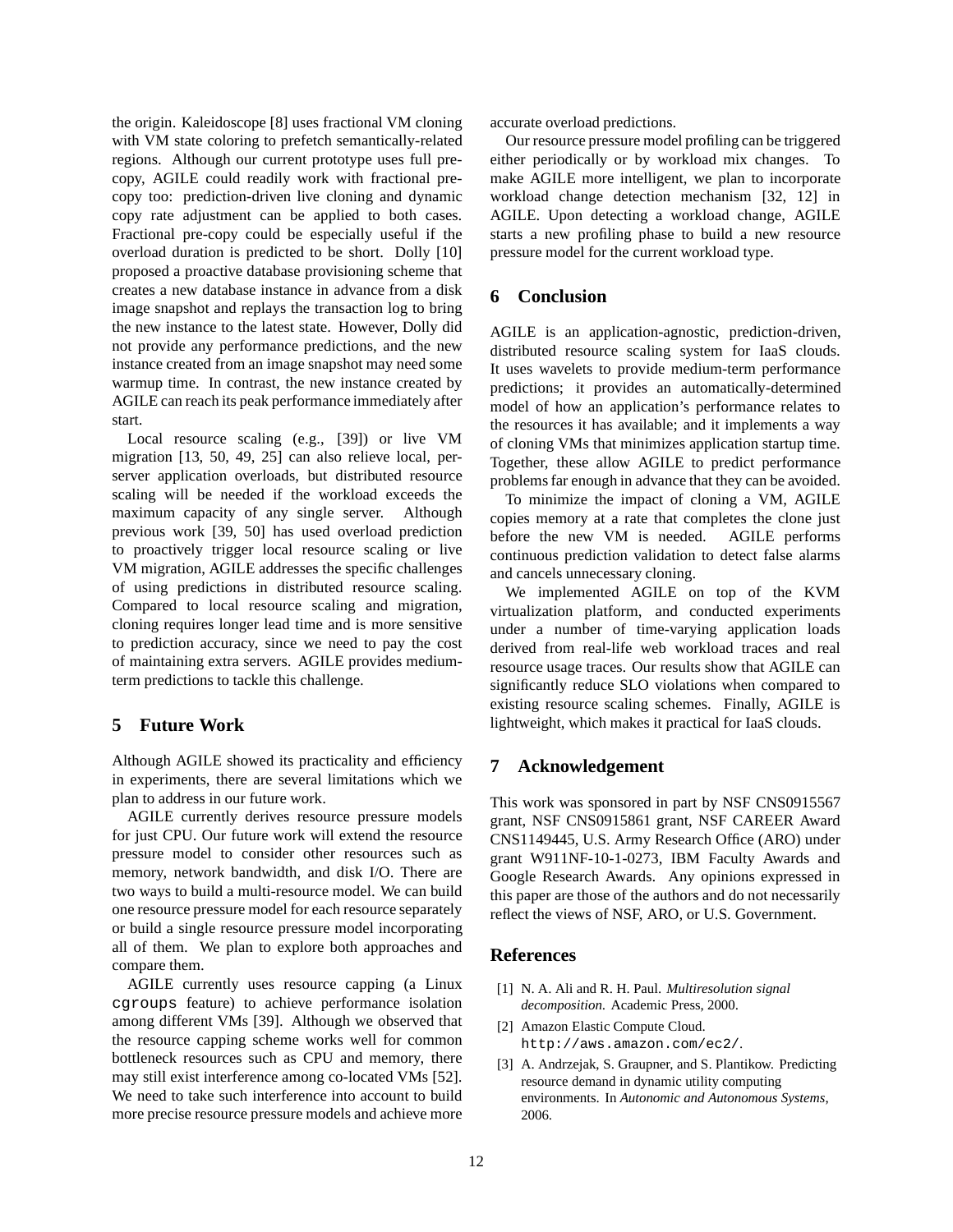- [4] Apache Cassandra Database. http://cassandra.apache.org/.
- [5] M. Ben-Yehuda, D. Breitgand, M. Factor, H. Kolodner, V. Kravtsov, and D. Pelleg. NAP: a building block for remediating performance bottlenecks via black box network analysis. In *ICAC*, 2009.
- [6] E. Brigham and R. Morrow. The fast Fourier transform. *IEEE Spectrum*, 1967.
- [7] F. Brosig, N. Huber, and S. Kounev. Automated extraction of architecture-level performance models of distributed component-based systems. In *Automated Software Engineering*, 2011.
- [8] R. Bryant, A. Tumanov, O. Irzak, A. Scannell, K. Joshi, M. Hiltunen, A. Lagar-Cavilla, and E. de Lara. Kaleidoscope: cloud micro-elasticity via VM state coloring. In *EuroSys*, 2011.
- [9] E. S. Buneci and D. A. Reed. Analysis of application heartbeats: Learning structural and temporal features in time series data for identification of performance problems. In *Supercomputing*, 2008.
- [10] E. Cecchet, R. Singh, U. Sharma, and P. Shenoy. Dolly: virtualization-driven database provisioning for the cloud. In *VEE*, 2011.
- [11] A. Chandra, W. Gong, and P. Shenoy. Dynamic resource allocation for shared data centers using online measurements. In *IWQoS*, 2003.
- [12] L. Cherkasova, K. Ozonat, N. Mi, J. Symons, and E. Smirni. Anomaly? application change? or workload change? towards automated detection of application performance anomaly and change. In *Dependable Systems and Networks*, 2008.
- [13] C. Clark, K. Fraser, S. Hand, J. G. Hansen, E. Jul, C. Limpach, I. Pratt, and A. Warfield. Live migration of virtual machines. In *NSDI*, 2005.
- [14] R. P. Doyle, J. S. Chase, O. M. Asad, W. Jin, and A. M. Vahdat. Model-based resource provisioning in a web service utility. In *USENIX Symposium on Internet Technologies and Systems*, 2003.
- [15] A. Ganapathi, H. Kuno, U. Dayal, J. L. Wiener, A. Fox, M. Jordan, and D. Patterson. Predicting multiple metrics for queries: better decisions enabled by machine learning. In *International Conference on Data Engineering*, 2009.
- [16] A. Gandhi, Y. Chen, D. Gmach, M. Arlitt, and M. Marwah. Minimizing data center sla violations and power consumption via hybrid resource provisioning. In *Green Computing Conference and Workshops*, 2011.
- [17] A. Gandhi, M. Harchol-Balter, R. Raghunathan, and M. Kozuch. Autoscale: Dynamic, robust capacity management for multi-tier data centers. In *Transactions on Computer Systems*, 2012.
- [18] D. Gmach, J. Rolia, L. Cherkasova, and A. Kemper. Capacity management and demand prediction for next generation data centers. In *International Conference on Web Services*, 2007.
- [19] Z. Gong, X. Gu, and J. Wilkes. PRESS: PRedictive Elastic ReSource Scaling for cloud systems. In *International Conference on Network and Service Management*, 2010.
- [20] Google cluster-usage traces: format + scheme (2011.11.08 external). http://goo.gl/5uJri.
- [21] N. R. Herbst, N. Huber, S. Kounev, and E. Amrehn. Self-adaptive workload classification and forecasting for proactive resource provisioning. In *International Conference on Performance Engineering*, 2013.
- [22] H. Herodotou, F. Dong, and S. Babu. No one (cluster) size fits all: automatic cluster sizing for data-intensive analytics. In *SoCC*, 2011.
- [23] N. Huber, F. Brosig, and S. Kounev. Model-based self-adaptive resource allocation in virtualized environments. In *Software Engineering for Adaptive and Self-Managing Systems*, 2011.
- [24] The IRCache Project. http://www.ircache.net/.
- [25] C. Isci, J. Liu, B. Abali, J. Kephart, and J. Kouloheris. Improving server utilization using fast virtual machine migration. In *IBM Journal of Research and Development*, 2011.
- [26] E. Kalyvianaki, T. Charalambous, and S. Hand. Self-adaptive and self-configured CPU resource provisioning for virtualized servers using Kalman filters. In *ICAC*, 2009.
- [27] A. Kivity, Y. Kamay, D. Laor, U. Lublin, and A. Liguori. kvm: the linux virtual machine monitor. In *Linux Symposium*, 2007.
- [28] H. A. Lagar-Cavilla, J. A. Whitney, A. M. Scannell, P. Patchin, S. M. Rumble, E. de Lara, M. Brudno, and M. Satyanarayanan. SnowFlock: rapid virtual machine cloning for cloud computing. In *EuroSys*, 2009.
- [29] H. C. Lim, S. Babu, and J. S. Chase. Automated control for elastic storage. In *ICAC*, 2010.
- [30] A. Matsunaga and J. Fortes. On the use of machine learning to predict the time and resources consumed by applications. In *Cluster, Cloud and Grid Computing*, 2010.
- [31] A. Neogi, V. R. Somisetty, and C. Nero. Optimizing the cloud infrastructure: tool design and a case study. *International IBM Cloud Academy Conference*, 2012.
- [32] H. Nguyen, Z. Shen, Y. Tan, and X. Gu. FChain: Toward black-box online fault localization for cloud systems. In *ICDCS*, 2013.
- [33] Oracle. Best practices for database consolidation in private clouds, 2012. http://www.oracle.com/technetwork/ database/focus-areas/database-cloud/ database-cons-best-practices-1561461. pdf.
- [34] P. Padala, K.-Y. Hou, K. G. Shin, X. Zhu, M. Uysal, Z. Wang, S. Singhal, and A. Merchant. Automated